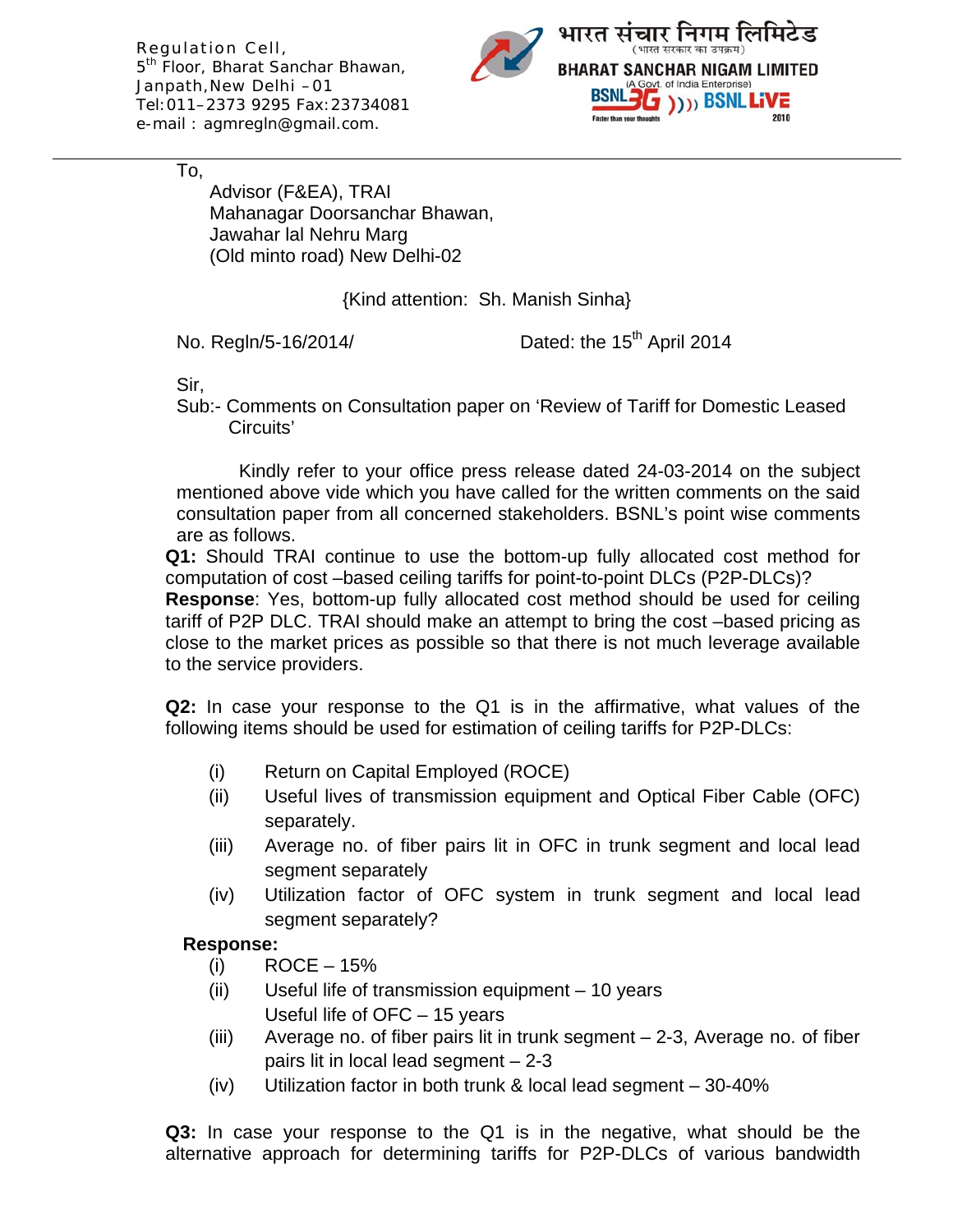capacities? Please support your view with a detailed methodology along with supporting data and assumptions, if any. **Response:** N/A

**Q4:** In your opinion, what are the bandwidth capacities of P2P-DLCs for which ceiling tariffs need to be prescribed?

**Response:** 64 Kbps, 128 Kbps, 256 Kbps, 512 Kbps, 1 Mbps, 2 Mbps, 4 Mbps, 8 Mbps, 10 Mbps, 16 Mbps, 34 Mbps, 45 Mbps, 100 Mbps, STM-1, STM-4, 1 Gbps, STM-16, STM-64

**Q5:** In your opinion, is there a need for prescribing separate ceiling tariffs for local lead and trunk segment?

**Response:** Same tariff can be applied for both local lead and trunk segment, since cost inputs for both are more or less same for a particular technology. However, the currently applied 3-way charging principle should be continued, i.e., local leads (two) and trunk segment should be charged separately and then added up, because they are basically three separate links and efforts required to provide each is independent of each other. Additionally, modems/radio modems/etc in the local lead should be charged extra.

**Q6**: In your opinion, is there a need for prescribing separate ceiling tariffs for remote and hilly areas?

**Response:** Yes, because cost of laying as well as maintaining OFC network in remote/hilly area is more than plain areas. Moreover, utilization factor of OFC network in these areas is very less resulting in poor Return on Investment. To improve the situation, separate higher ceiling tariff should be prescribed for remote and hilly areas.

**Q7**: In your opinion, what are the distances of

- (i) Trunk segment and
- (ii) Local lead segment (separately) of P2P-DLCs for which ceiling tariffs need to be prescribed?

**Response:** Currently the ceiling tariff is prescribed in the distance interval of 5 Km up to a maximum distance of 500 Km. For all distances greater than 500 Km, tariff is same as that for 500 Km. The cost of the OFC network used to provide the DLC increments almost uniformly with the distance, hence it is suggested that the DLC ceiling tariff should be prescribed for distances greater than 500 Km also, may be up to say 2000 Km. This will result in better pricing for high bandwidth long distance circuits, e.g. between Delhi and Mumbai.

**Q8:** In your opinion, is the distance interval of 5 Km still relevant for prescribing distance-based ceiling tariffs for P2P-DLCs?

**Response:** Following distance interval is suggested for prescribing ceiling tariff for P2P-DLC.

| <b>DLC Distance</b> | Distance interval |
|---------------------|-------------------|
| $0 - 50$ Km         | 5 Km              |
| $>50 - 250$ Km      | 25 Km             |
| >250 Km             | 50 Km             |

**Q9:** In case your response to the Q8 is in the negative, what distance interval should be used for prescribing distance-based ceiling tariffs for P2P-DLCs? **Response**: Please see response to Q8.